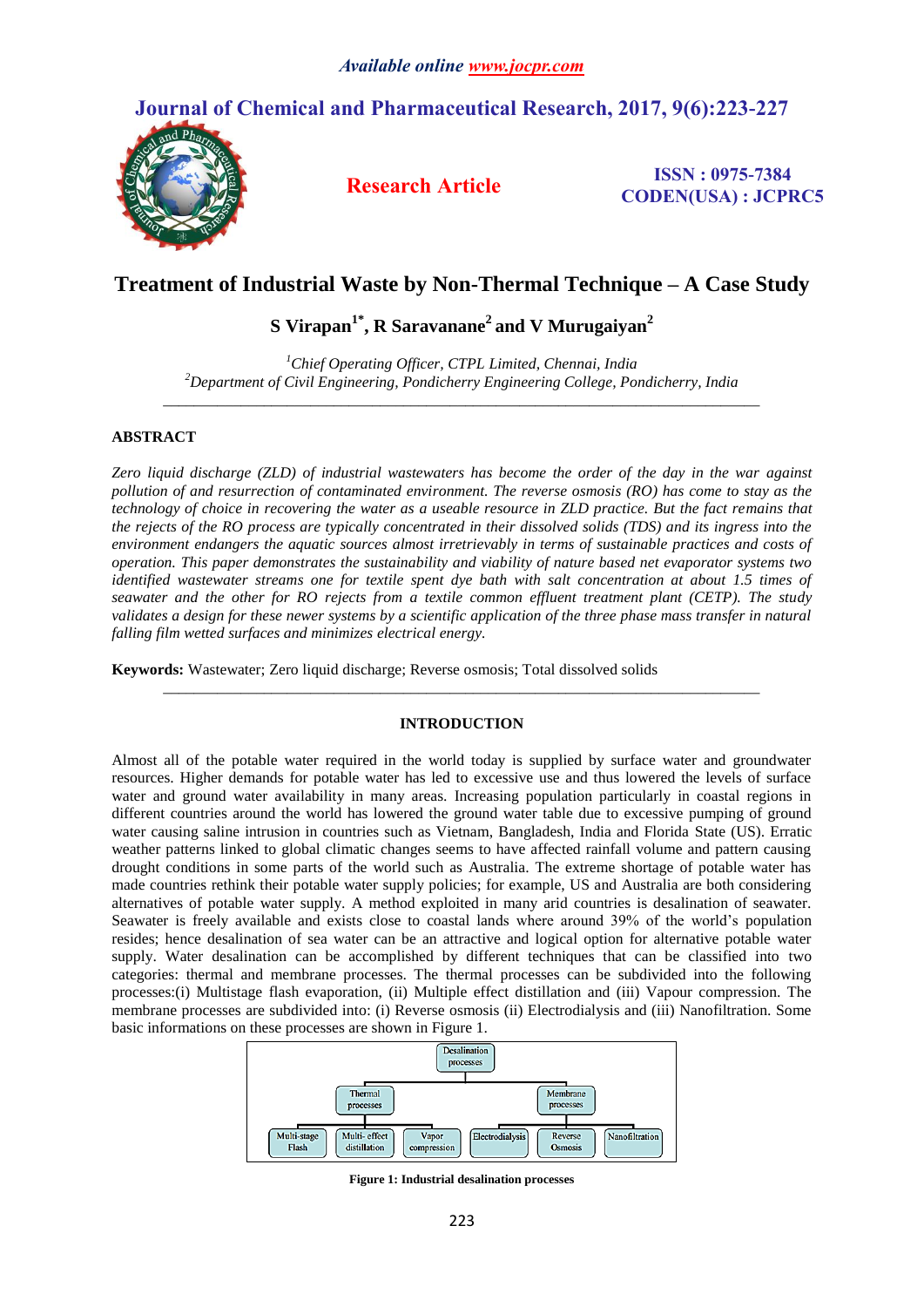Limited studies were reported on treatment of waste water [1-6].

#### **The Design of a Thermal Evaporator System for Wastewater**

The design of a thermal evaporator system for wastewater RO rejects encompasses many variables as the viscosity, rugosity, temperature, concentration of dissolved salt and gases, heat transfer co-efficient of the materials of heat exchanger surfaces and most crucial is the almost always non-steady state of the equilibrium between these variables. The initial TDS in the feed gets continuously increased due to vaporization and whatever three phase mass transfer kinetics are sought to be applied get into a continuous change. This defies the development of a theoretically verifiable design equation to the system and implies the impossibility of sizing the material flow rates, the heat of reaction and the resulting TDS. If these evaporator systems are to be operated in a batch mode, that at least will permit a design basis but in actual practice, the multiple effect vaporization evaporators which uses the waste heat of the upstream vapour is the preferred choice in the field and hence, the batch operation gets ruled out. Perhaps the fairly comprehensive design approach and material specifications are contained in the design manual compiled by the Middle East Desalination Research Center (MEDRC) at Oman but that again is for a fairly steady state system of seawater RO and clearly is not applicable to the wastewater systems of the present context. It is logical not to pursue this approach because whatever is developed for a given wastewater will not be applicable to the other system due to inherent changes of the parameters listed out ante.

#### **The Experimental Setup at Jaipur**

The Jaipur Integrated Textile Park (JITP) at Bagru, Jaipur, India is an integrated facility incorporating the textile dyeing and apparel making in a gated location with its own factories, sewage treatment plant and ZLD effluent treatment plant and is in operation forever three years. The climatic conditions of Jaipur are reported in Annexure III. The ZLD plant starts with an equalization tank for all waste waters be it from dye bath or apparel washing or bleaching. Thereafter, it has a biological extended aeration plant followed by chemical treatment and Oxidation reduction (OR) using freshly formed HOCl from chlorine gas fed through an ejector and then subjected to the OR in a HDPE closed container with catalyst chemicals and nascent air under turbulent conditions for breaking the bond of the dyes and thus getting a colorless treated effluent which is put through filters, cartridges and Reverse Osmosis (RO) membranes to recover close to 80% of reusable water. The RO rejects have a TDS in the range of about 20,000 to 25,000 mg/l and is put through a net evaporator. The RITP facilitates the centralization of textile units which were otherwise scattered in the state capital of Jaipur with scattered environmental pollution mainly from direct discharges into public drains. With the commissioning of JITP, a common effluent treatment plant has been set up with an equalization tank, biological aeration, fine filtration, oxidation-reduction, ultra filtration membrane (UF) and RO. The rejects are put passed through an adhoc wind and solar aided phase separation unit consisting of drapes of greenhouse nettings hung out over a sump and the RO rejects sprayed onto the drapes and back to the sump is shown in Figure 2.



**Figure 2: Typical view of the facility**

#### **Nature of Operation of the JITP Net Evaporator**

The JITP is in its intermittent operations as the full-fledged membership and design volume of effluents are still evolving. There are also spells during which there are practically no effluents and the biological treatment plant is sustained during these periods by feeding the carbon and nutrient sources from nearby textile effluents and supplementing with urea for nitrogen and phosphorous. The RO reject is received in a 11.6 m  $\times$  5.85 m  $\times$  0.8 m sump and sprayed over 22 numbers of 6 m  $\times$  6 m greenhouse net drapes hung over it and the drainages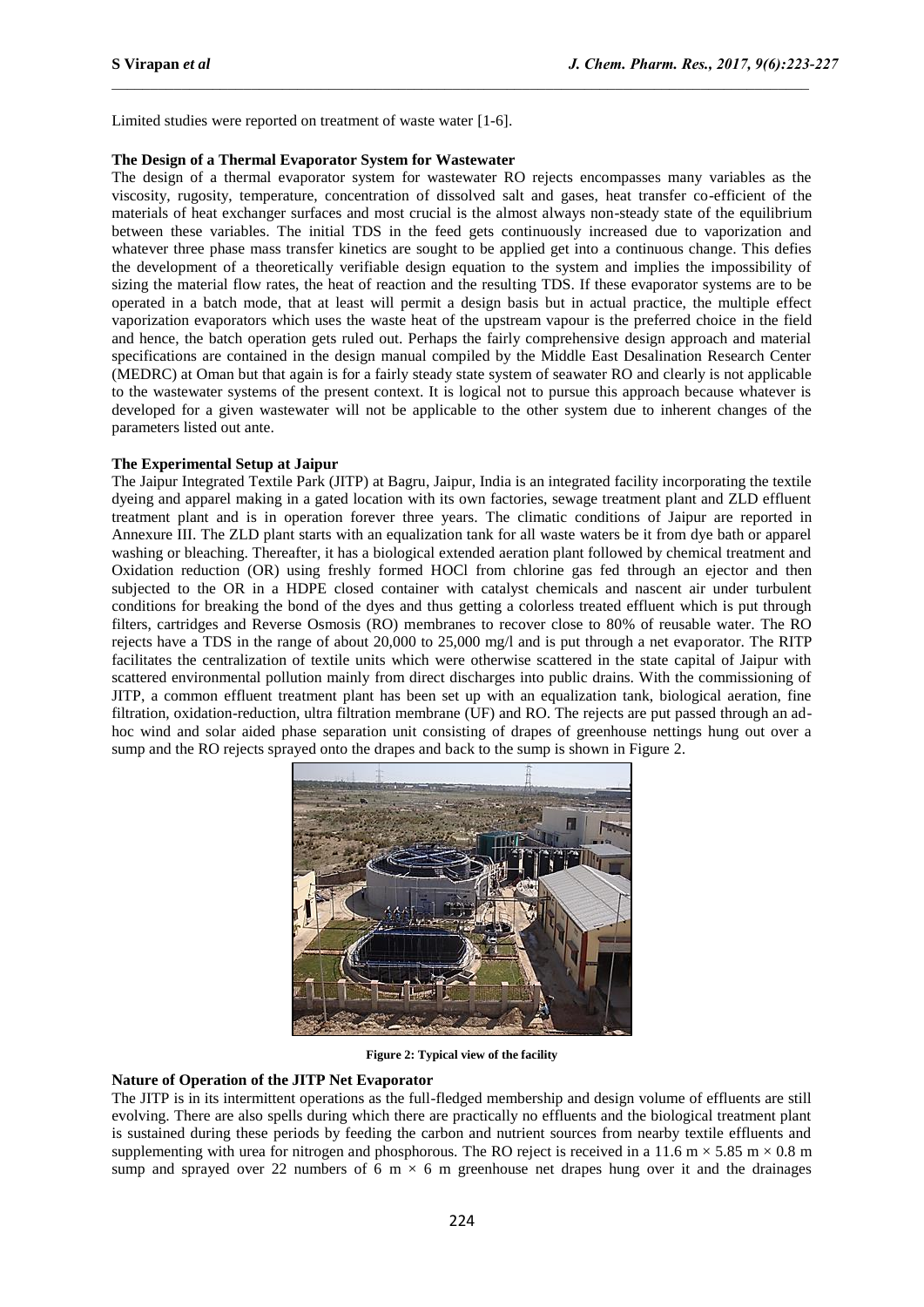contained by kerbs. The spray is by a pipe grid with 30 mm holes at 30 cm c/c on both faces. The temperatures were (°C) ambient of 33-36 in day, 26-28 in night and RO reject 29-32. The humidity was a 45 to 51% low to 85-89% high. The wind speed was 3 m/s mean to 6 m/s maximum. The dew point in °C was 20-22 low to 25 high. There was no rainfall during the study period.

#### **METHODOLOGY OF EVALUATION**

The study evaluated the evaporation performance by measuring the elevation of the water surface in the sump below the net evaporator. The industry was in its repairs and renewals mode and thus it became easier to operate the Net Evaporator in batch mode. The sump below the net evaporator was already filled with the RO rejects from the plant operation before the imposed shutdown and this gave the opportunity to evaluate the performance under continuous mode as a corollary to the spent dye bath installation which was a daily but batch mode. The water surface elevation was recorded at the beginning of the six day period as also at the end of the period and the liquid depths in the sump. The RO installations in the region operate rather intermittently to match the varying demands of the market. Thus wastewater as RO rejects is equally intermittent. The upstream biological treatment plant is sustained in such periods by supplementing the wastewater and nutrients from elsewhere as slug additions frequently. Thus, the basic need is mostly to store the wastewaters and bring up the RO as and when needed especially for small plants who cannot afford mechanical thermal evaporators which otherwise become "dead investments" for major part of the time and which cannot be easily started on and off easily. Thus, the assessment of the unit was conducted as a batch operated exercise by filling up the RO rejects in the sump once and continuing the evaporation for a trial period of a week. The temperature of ambient and RO reject in sump were measured as they occurred. The TDS was tested by hot air oven drying and desiccator and analytical balance procedure. The humidity, temperatures, rainfall and wind force was taken out of meteorological records. The liquid depth in the sump was measured carefully.

#### **RESULTS**

The climatic conditions during the experiment and the other details are furnished in Table 1 and the operational results are shown in Table 2. TDS Theoretical is based on pro-rated concentration based on remaining water volume with respect to origin water volume in the sump for the starting TDS.

**Table 1: Climatic conditions, infrastructure and liquid depth at net evaporator sump** 

| Climatic              | Day temperature 33 to 34 °C, Night temperature 26 °C, Daytime humidity 93%, Night time humidity 61%, Rainfall-nil, |  |  |  |  |  |
|-----------------------|--------------------------------------------------------------------------------------------------------------------|--|--|--|--|--|
| Conditions            | Daytime dewpoint-26 $\degree$ C, Nighttime dewpoint-23 $\degree$ C, Wind speed 3 to 5 m/s                          |  |  |  |  |  |
| <b>Infrastructure</b> | Sump length, width and depth -11.6 m, 5.85 m and 0.8 m, Number of Nettings-22, Netting height and width-6 m and 6  |  |  |  |  |  |
|                       | m, Circulation Pump 100 liters/minute                                                                              |  |  |  |  |  |

| No.            | <b>Days</b> | <b>Time</b>          | <b>Total Interval</b> | Sump water depth, | <b>TDS</b> | <b>TDS</b>         | TDS actual / | <b>TDS</b>       |
|----------------|-------------|----------------------|-----------------------|-------------------|------------|--------------------|--------------|------------------|
|                |             |                      | (hrs)                 | (cm)              | actual     | <b>Theoretical</b> | 1000         | Theoretical/1000 |
| 1              | $Day-1$     | $3.00 \text{ pm}$    | $\Omega$              | 50                | 9850       | 9850               | 9.85         | 9.85             |
| $\overline{c}$ |             | $4.30 \text{ pm}$    | 1.5                   | 49.6              | 9760       | 9929               | 9.76         | 9.93             |
| 3              |             | $6.00$ pm            | 3                     | 49.3              | 10200      | 9990               | 10.2         | 9.99             |
| 4              |             | 7.30 pm              | 4.5                   | 49                | 10030      | 10051              | 10.03        | 10.05            |
| 5              | Day-2       | 8.30 am              | 17.5                  | 45.5              | 10780      | 10824              | 10.78        | 10.82            |
| 6              |             | 11.30 am             | 20.5                  | 44                | 10950      | 11193              | 10.95        | 11.19            |
| $\overline{7}$ |             | $4.00 \text{ pm}$    | 25                    | 41.5              | 11900      | 11867              | 11.9         | 11.87            |
| 8              | $Day-3$     | 9.30 am              | 52.5                  | 36.8              | 12830      | 13383              | 12.83        | 13.38            |
| 9              |             | $1.00 \text{ pm}$    | 56                    | 35.2              | 13200      | 13991              | 13.2         | 13.99            |
| 10             |             | 4.30 pm              | 59.5                  | 33.4              | 13900      | 14746              | 13.9         | 14.75            |
| 11             |             | $6.30 \text{ pm}$    | 61.5                  | 33                | 14100      | 14924              | 14.1         | 14.92            |
| 12             | $Day-4$     | $10.00$ am           | 77                    | 28.7              | 15900      | 17160              | 15.9         | 17.16            |
| 13             |             | $1.00$ pm            | 80                    | 27.1              | 16450      | 18173              | 16.45        | 18.17            |
| 14             |             | $6.00 \text{ pm}$    | 85                    | 24.8              | 18200      | 19859              | 18.2         | 19.86            |
| 15             | Day-5       | $10.00$ am           | 101                   | 20.7              | 22300      | 23792              | 22.3         | 23.79            |
| 16             |             | $\overline{1.30}$ pm | 104.5                 | 18.9              | 23900      | 26058              | 23.9         | 26.06            |
| 17             |             | 5.00 pm              | 108                   | 18.2              | 24300      | 27060              | 24.3         | 27.06            |
| 18             |             | 7.30 pm              | 110.5                 | 17.8              | 26200      | 27669              | 26.2         | 27.67            |
| 19             | Day-6       | 9.30 am              | 124.5                 | 13.5              | 35850      | 36481              | 35.85        | 36.48            |
| 20             |             | $1.30 \text{ pm}$    | 128.5                 | 12.1              | 41020      | 40702              | 41.02        | 40.7             |
| 21             |             | $6.00$ pm            | 133                   | 10.4              | 43560      | 47356              | 43.56        | 47.36            |

**Table 2: Operational results of JITP net evaporator**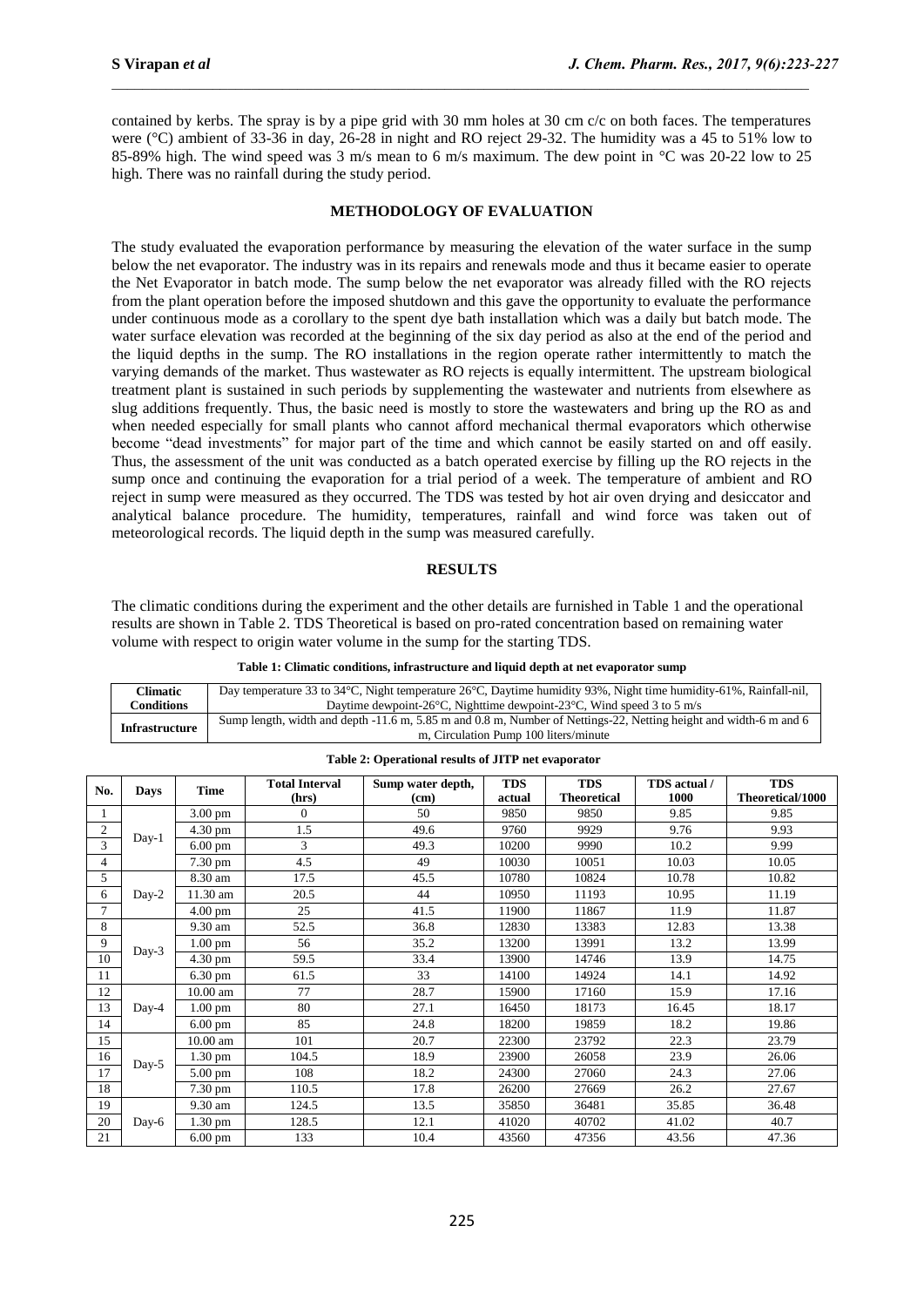#### **DISCUSSION**

The pattern of actual TDS compares well with the theoretical TDS except that the actual TDS is marginally lesser than the theoretical. This can be conceived as due to salts crystallizing on the netting and getting trapped there. This was also observed as a thin film at times but then it also gets sloughed off at times. A graphical relationship of these is presented in Figure 3.



**Figure 3: Variation of water level w.r.t. actual and measured TDS**

It may be possible that in due course of continuous operation, the salt adhered with the netting may pose a physical problem of undue weight on the net hanging beams and may even cause the netting to break free of the beam supports. This is an importance aspect of in choosing the appropriate netting which are hydrophobic and the structural design of the beams in strong tubular yet strong synthetic material. The classical problem in the present study location is the wind carried blow of finest sands which may tend to settle on the wet net layers. This however can be easily overcome by growing two peripheral layers of the tall and lean variety of Poplar trees.

The novel features of the validated system are found to be as under:

- Eliminates steam generators as induced thermal evaporative operation
- Eliminates complicated mechanical and electrical infrastructure
- Eliminates metal scaling and corrosion problems
- Eliminates dependence on specialist trained high-skill operators
- Eliminates dependence of vendors for equipment repairs and renewals
- Eliminates back up high energy diesel generator sets
- Eliminates need to keep the set-up "warm" even during "no-Reject" periods
- Eliminates O&M costs as close to about INR 200/kilolitre of RO Rejects
- Eliminates random specifications as there is no BIS code of practice
- Completely nature based system with two phase fluid-air mass transfer
- Permits switch-on and switch-off as and when needed
- System uses only an ordinary centrifugal foot mounted pump set
- The nettings are readily available off the shelf green-house nettings
- Efficiency can be maximized using spray nozzles for application on nettings
- Rainy days also bring about evaporation and does not need shut down
- Temporary roofing using tarpaulins over truss work protects from direct rainfall
- O&M cost is a maximum of INR of only about Rs 15/kilolitre of RO Rejects
- System can be fabricated by locally available masons and fabricators
- Permits preventive maintenance by removing and re-erecting the nettings easily
- Above all can be locally designed, built and operated even in remote locations

#### **CONCLUSION**

The present quandary of many a liquid waste generating industry like the textiles and tanneries are even now not able to come out of the ZLD crisis. It is a fact that almost all tanneries and textiles are operating at highly curtailed operation of partial production and some have also closed down and gone out of business. On the other hand, the practice of ZLD requires a cost intensive investment and sophisticated equipmental specialties which are just not affordable financially even by the high profile industries. The pity is the benthic end industries which suffer because they are the people tackling the dyeing and bearing the brunt of the pollution control issues of ZLD. It is this core sector that needs to be helped out to sustain the industry per se. Accordingly, the present